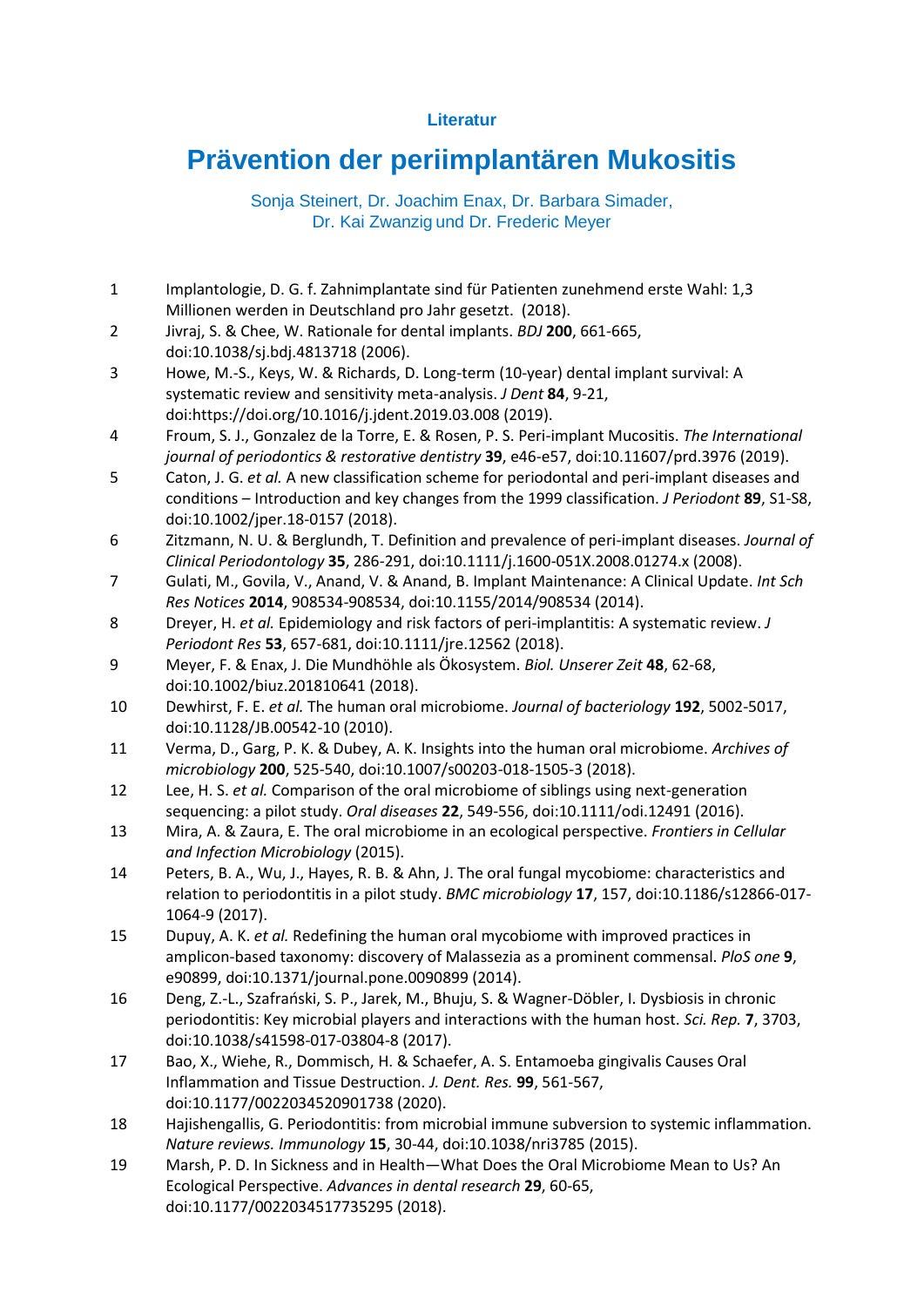- 20 Olsen, I., Singhrao, S. K. & Potempa, J. Citrullination as a plausible link to periodontitis, rheumatoid arthritis, atherosclerosis and Alzheimer's disease. *Journal of oral microbiology* **10**, 1487742-1487742, doi:10.1080/20002297.2018.1487742 (2018).
- 21 Wijnands, K. A. P., Castermans, T. M. R., Hommen, M. P. J., Meesters, D. M. & Poeze, M. Arginine and citrulline and the immune response in sepsis. *Nutrients* **7**, 1426-1463, doi:10.3390/nu7031426 (2015).
- 22 Pan, W., Wang, Q. & Chen, Q. The cytokine network involved in the host immune response to periodontitis. *International Journal of Oral Science* **11**, 30, doi:10.1038/s41368-019-0064-z (2019).
- 23 Petker, W., Weik, U., Margraf-Stiksrud, J. & Deinzer, R. Oral cleanliness in daily users of powered vs. manual toothbrushes – a cross-sectional study. *BMC oral health* **19**, 96, doi:10.1186/s12903-019-0790-9 (2019).
- 24 Dyer, D., Addy, M. & Newcombe, R. G. Studies in vitro of abrasion by different manual toothbrush heads and a standard toothpaste. *J Clin Periodontol* **27**, 99-103 (2000).
- 25 Hennequin-Hoenderdos, N. L. *et al.* The effects of different levels of brush end rounding on gingival abrasion: a double-blind randomized clinical trial. *International journal of dental hygiene* **15**, 335-344, doi:10.1111/idh.12212 (2017).
- 26 Enax, J., Fabritius, H. O., Fabritius-Vilpoux, K., Amaechi, B. T. & Meyer, F. Modes of Action and Clinical Efficacy of Particulate Hydroxyapatite inPreventive Oral Health Care − State of the Art. *Open Dent J* **13**, 274-287 (2019).
- 27 Loveren, C. v. *Toothpastes*. Vol. 23 (Karger, 2013).
- 28 Noguti, J., de Oliveira, F., Peres, R. C., Renno, A. C. & Ribeiro, D. A. The role of fluoride on the process of titanium corrosion in oral cavity. *Biometals : an international journal on the role of metal ions in biology, biochemistry, and medicine* **25**, 859-862, doi:10.1007/s10534-012- 9570-6 (2012).
- 29 Lelli, M. *et al.* Different corrosive effects on hydroxyapatite nanocrystals and amine fluoridebased mouthwashes on dental titanium brackets: a comparative in vitro study. *International journal of nanomedicine* **8**, 307-314, doi:10.2147/IJN.S35245 (2013).
- 30 Meyer, F. & Enax, J. Demografische Entwicklung und häusliche Zahnpflege. *ZWR* **127**, 98-104, doi:10.1055/s-0044-102283 (2018).
- 31 Kensche, A. *et al.* Efficacy of a mouthrinse based on hydroxyapatite to reduce initial bacterial colonisation in situ. *Arch. Oral. Biol.* **80**, 18-26, doi:10.1016/j.archoralbio.2017.03.013 (2017).
- 32 Amaechi, B. T. *et al.* Comparative efficacy of a hydroxyapatite and a fluoride toothpaste for prevention and remineralization of dental caries in children. *BDJ Open* **5**, 18, doi:10.1038/s41405-019-0026-8 (2019).
- 33 Schlagenhauf, U. *et al.* Impact of a non-fluoridated microcrystalline hydroxyapatite dentifrice on enamel caries progression in highly caries-susceptible orthodontic patients: A randomized, controlled 6-month trial. *J Invest Clin Dent* **10**, e12399, doi:doi:10.1111/jicd.12399 (2019).
- 34 Cieplik, F. *et al.* Ca2+ release and buffering effects of synthetic hydroxyapatite following bacterial acid challenge. *BMC oral health* **20**, 85, doi:10.1186/s12903-020-01080-z (2020).
- 35 Harks, I. *et al.* Impact of the daily use of a microcrystal hydroxyapatite dentifrice on de novo plaque formation and clinical/microbiological parameters of periodontal health. A randomized trial. *PloS one* **11**, e0160142 (2016).
- 36 Hagenfeld, D. *et al.* No differences in microbiome changes between anti-adhesive and antibacterial ingredients in toothpastes during periodontal therapy. *J Periodontal Res* **0**, doi:doi:10.1111/jre.12645 (2019).
- 37 Hegazy, S. A. & Salama, I. R. Antiplaque and remineralizing effects of Biorepair mouthwash: A comparative clinical trial. *Pediatr. Dent. J.* **26**, 89-94 (2016).
- 38 Cosola, S. *et al.* Antimicrobial efficacy of mouthwashes containing zinc-substituted nanohydroxyapatite and zinc L-pyrrolidone carboxylate on suture threads after surgical procedures. *J. Oral Sci. Rehabil.* **3**, 24-30 (2017).